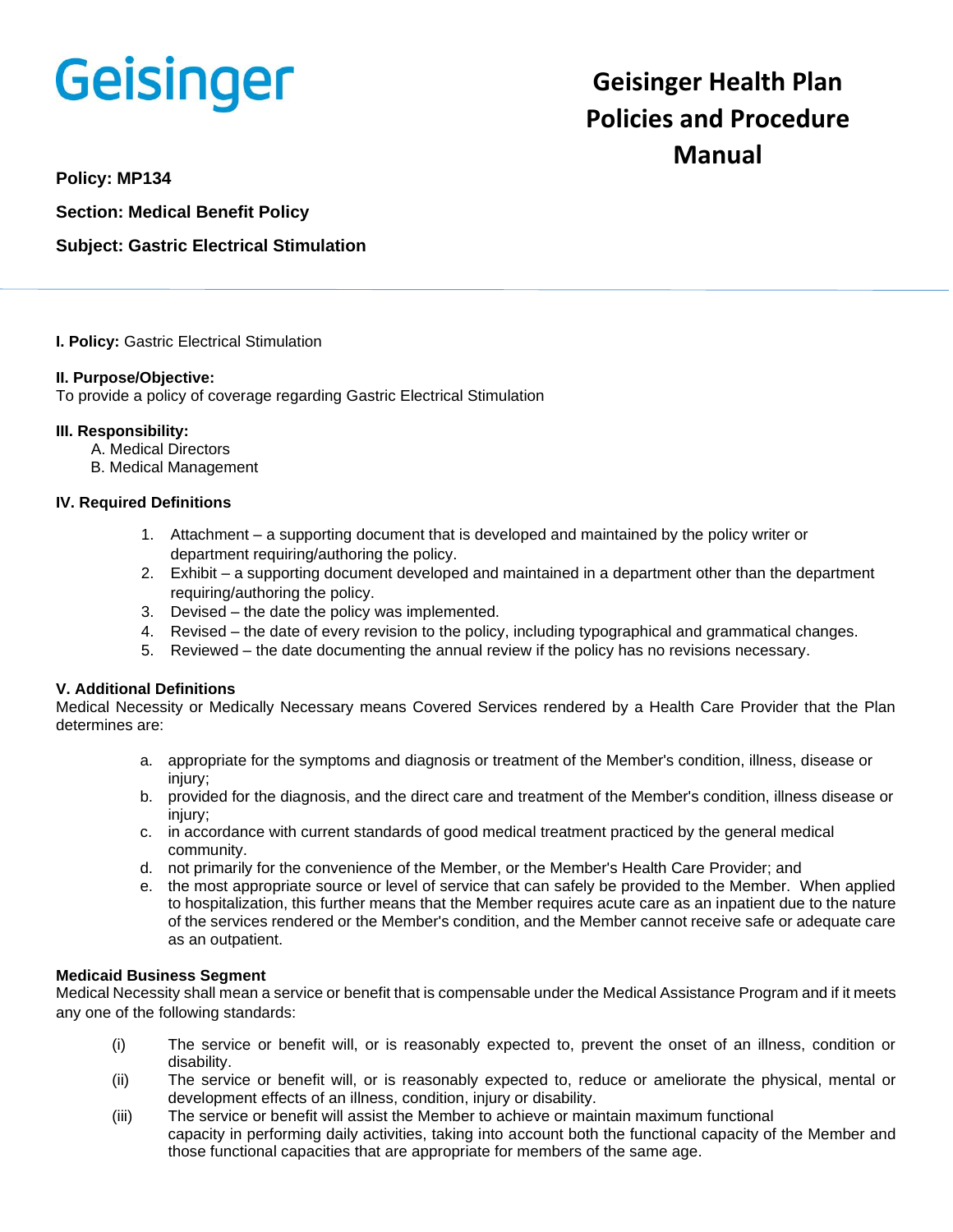## **DESCRIPTION:**

Gastric electrical stimulation has been proposed for use in patients with gastroparesis who are refractory to medical treatment. This implanted device delivers high-frequency electrical stimulation at four times the basal rate to the stomach. The proposed use of this device is believed to reduce the symptoms of gastroparesis such as nausea and vomiting and is thought to improve gastric emptying.

Gastric pacing (gastric pacemaker) has been proposed for treatment in patients with morbid obesity. The implanted device utilizes low frequency, high-energy electrical stimulation to the stomach to entrain and pace the gastric slow waves to encourage satiety.

# **INDICATIONS: Requires Prior Authorization by a Plan Medical Director or Designee**

Gastric electrical stimulation may be considered for coverage as a humanitarian device for the treatment of chronic, refractory nausea and vomiting secondary to diabetic or idiopathic gastroparesis when **all** of the following criteria are met:

- Diagnosis of diabetic or idiopathic gastroparesis
- Member has been symptomatic for at least one year
- Nausea and vomiting refractory to maximized treatment including:
	- o dietary modification and
		- $\circ$  maximized pharmacotherapy, contraindications to, or significant side effects of pharmacotherapy
- Documented gastric emptying scan showing
	- o Greater than 60% retention at 2 hours; or
	- o Greater than 10% retention at 4 hours
	- Documented absence of all of the following:
		- o Organic or pseudo-obstruction
		- o Primary eating or swallowing disorder
		- o Chemical dependency
		- o Current pregnancy
		- o Poorly controlled psychiatric illness

**EXCLUSIONS:** The Plan does **NOT** provide coverage for Gastric Electrical Stimulation/ Gastric Pacing as a treatment for any other indication including but not limited to the treatment of obesity because it is considered **experimental, investigational or unproven.** The Geisinger Technology Assessment Committee evaluated this technology and concluded that there is insufficient evidence in the peer-reviewed published medical literature to establish the effectiveness of this test on health outcomes when compared to established tests or technologies.

**Note: A complete description of the process by which a given technology or service is evaluated and determined to be experimental, investigational or unproven is outlined in MP 15 - Experimental Investigational or Unproven Services or Treatment.**

#### **CODING ASSOCIATED WITH:** Gastric Electrical Stimulation

*The following codes are included below for informational purposes and may not be all inclusive. Inclusion of a procedure or device code(s) does not constitute or imply coverage nor does it imply or guarantee provider reimbursement. Coverage is determined by the member specific benefit plan document and any applicable laws regarding coverage of specific services. Please note that per Medicare coverage rules, only specific CPT/HCPCS Codes may be covered for the Medicare Business Segment. Please consult the CMS website at*  [www.cms.gov](http://www.cms.gov/) *or the local Medicare Administrative Carrier (MAC) for more information on Medicare coverage and coding requirements.*

- E0765 FDA approved nerve stimulator, with replaceable batteries, for treatment of nausea and vomiting
- 43647 Laparoscopy, surgical implantation or replacement of gastric neurostimulator electrodes, antrum
- 43648 Laparoscopy, surgical; revision or removal of gastric neurostimulator electrodes, antrum, open
- 43881 Implantation or replacement of gastric neurostimulator electrodes, antrum, open
- 43882 Revision or removal of gastric neurostimulator electrodes, antrum, open
- 64590 Insertion or replacement of peripheral or gastric neurostimulator, pulse generator or receiver, direct or inductive coupling
- 64595 revision or removal of peripheral or gastric neurostimulator pulse generator or receiver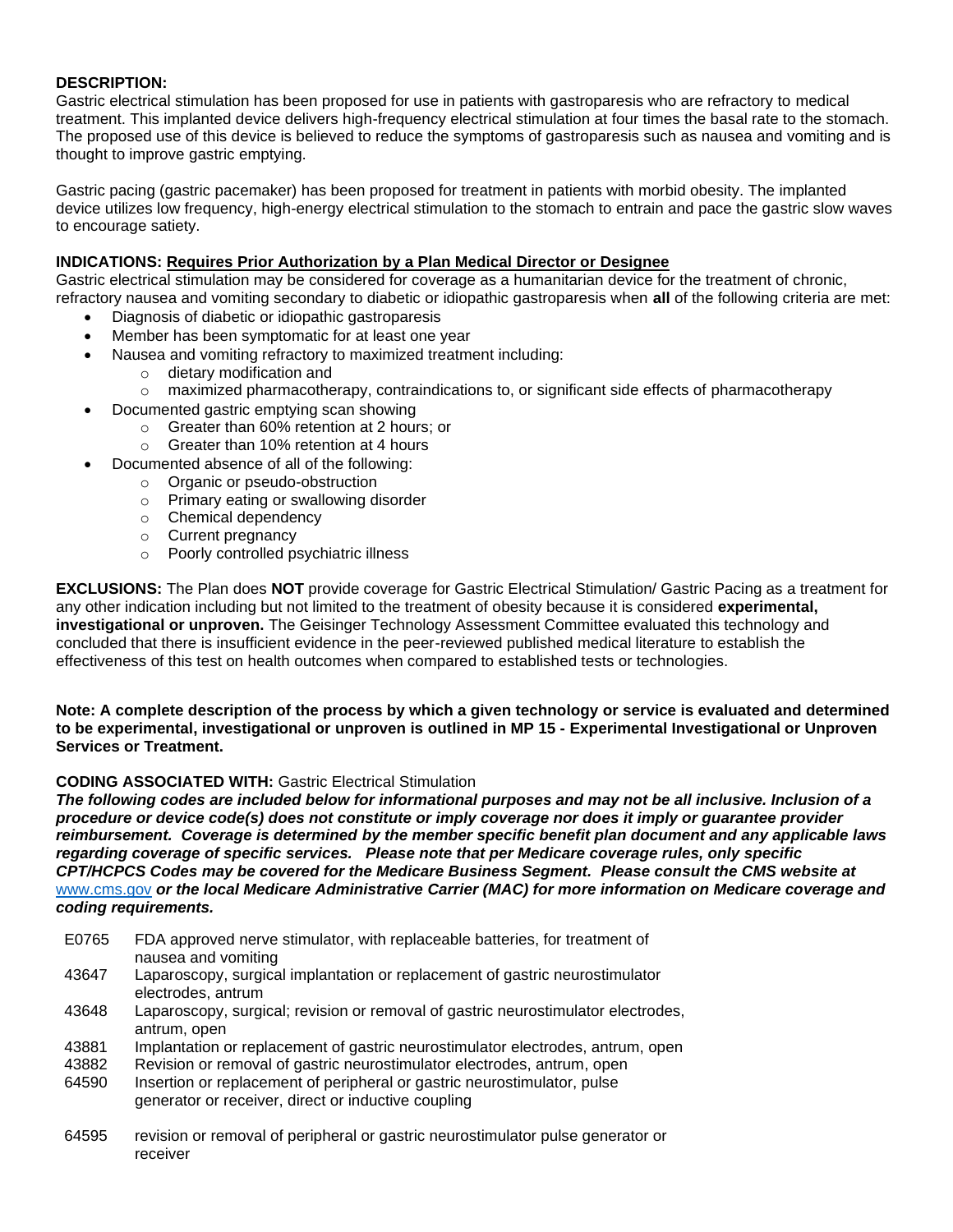- 95980 Electronic analysis of implanted neurostimulator system ( eg, rate, pulse amplitude and duration, configuration of wave form, battery status, electrode selectability, output modulation, cycling, impedance and patient measurements)
- 95981 Electronic analysis of implanted neurostimulator pulse generator system ( eg, rate, pulse amplitude and duration, configuration of wave form, battery status, electrode selectability, output modulation, cycling, impedance and patient measurements)
- 95982 Electronic analysis of implanted neurostimulator pulse generator system ( eg, rate, pulse amplitude and duration, configuration of wave form, battery status, electrode selectability, output modulation, cycling, impedance and patient measurements)

Current Procedural Terminology (CPT®) © American Medical Association: Chicago, IL

#### **LINE OF BUSINESS:**

**Eligibility and contract specific benefits, limitations and/or exclusions will apply. Coverage statements found in the line of business specific benefit document will supersede this policy. For Medicare, applicable LCD's and NCD's will supercede this policy. For PA Medicaid Business segment, this policy applies as written.**

#### **REFERENCES:**

Geisinger Technology Assessment Committee Triage Group. Gastric Electrical Stimulation. December 21, 2005, April 2012

Geisinger Technology Assessment Committee Triage Group. Gastric Electrical Stimulation. May 2010., March 2012

Abell T et al. Gastric Electrical Stimulation for Medically Refractory Gastroparesis. *Gastroenterol* 2003; 125:421-428.

Abell T, Lou J, Tabbaa M, Batista O, Malinowski S, Al-Juburi A. Gastric Electrical Stimulation for Gastroparesis Improves Nutritional Parameters at Short, Intermediate and Long-Term follow-up. *J Parenter Enteral Nutr*. 2003 (a) Jul-Aug; 27(4): 277-81.

Lin Z, Forster J, Sarosiek I, McCallum RW. Treatment of Diabetic Gastroparesis by High-Frequency Gastric Electrical Stimulation. *Diabetes Care* 2004 May; 27(5): 1071-1076.

Lin Z, McElhinney C, Sarosiek I, Forster J, McCallum R. Chronic Gastric Electrical Stimulation for Gastroparesis reduces the Use of Prokinetic and/or Antiematic Medications and Need for Hospitalizations. *Dig Dis Sci* 2005 July; 50(7): 1328-1334.

Mason RJ, Lipham J, Eckerling G, Schwartz A, DeMeester TR. Gastric Electrical Stimulation: An Alternative Surgical Therapy for Patients with Gastroparesis. *Arch Surg* 2005 Sept; 140:841-848.

American Gastroenterological Association. Medical Position Statement: Diagnosis and Treatment of Gastroparesis. *Gastroenterology* 2004; 127:1589-1591.

Medtronix Inc. (website) Accessed November 2,2005 at:<http://www/medtronic.com/neuro/enterra/>

U.S. Food and Drug Administration. Center for Devices and Radiological Health. Humanitarian Use Devices. Accessed November 2, 2005 at:<http://www.acessdata.fda.gov/scripts/cdrh/cfdocs/cfHDE/HDEInformation.cfm>

Shikora SA. The U.S. experience with Implantable Gastric Stimulation (IGS) for the Treatment of Obesity- Update on the Ongoing Clinical Trials. Obesity Surgery 2004; 14:S40-S48.

Winifred S. Hayes. Medical Technology Directory-Gastric Electrical Stimulation for Gastroparesis. Updates July 30, 2007

ECRI Target Database. Gastric Stimulation for Medically Refractory Gastroparesis. Dec. 2006.

ECRI, Health Technology Forecast. Gastric electrical stimulation for treatment of obesity. Plymouth Meeting, PA: ECRI, December 2007.

Shikora SA, Bergenstal R, Bessler M, et al. Implantable gastric stimulation for the treatment of clinically severe obesity: Results of the SHAPE trial. Surg Obes Relat Dis. 2009;5(1):31-37.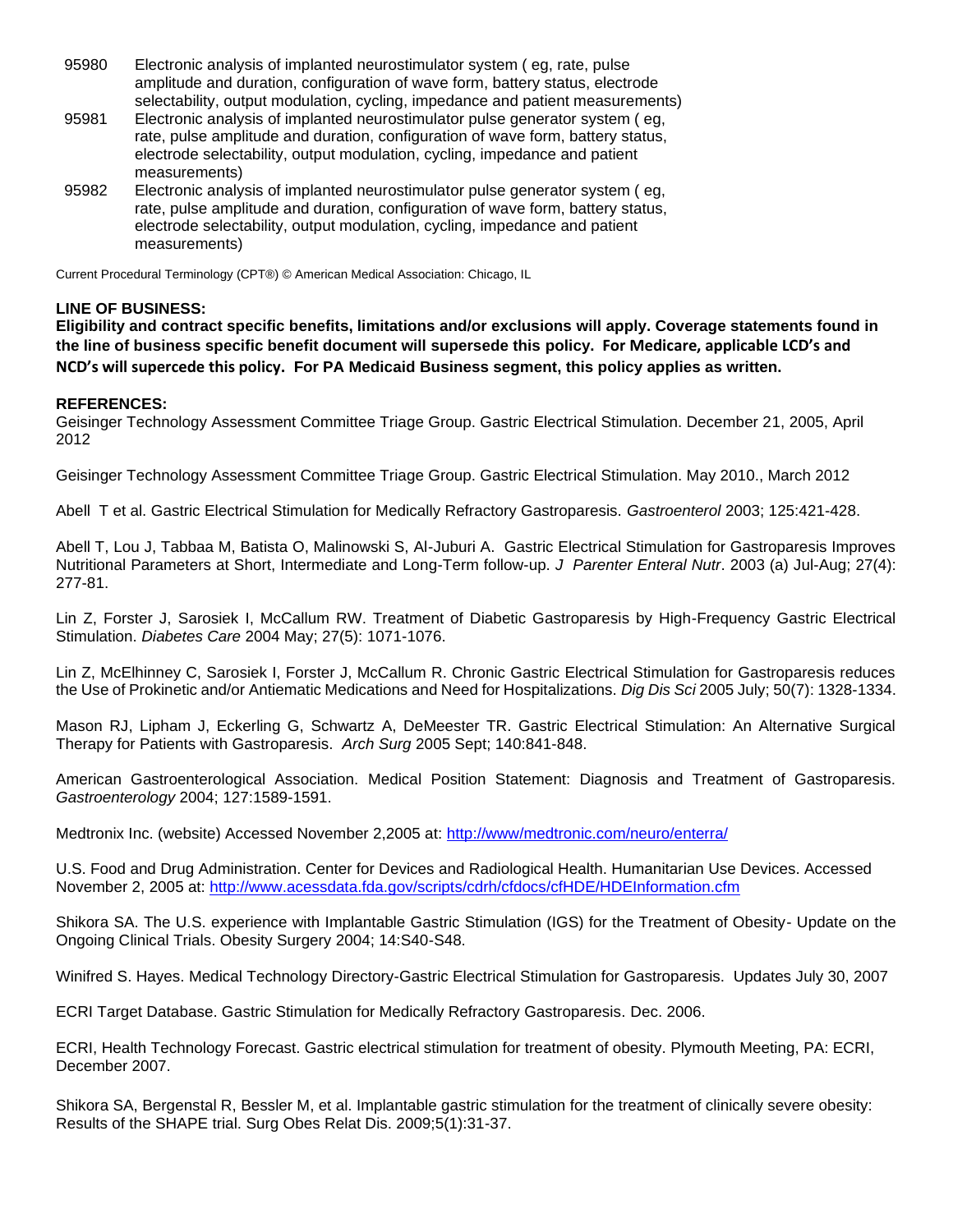Policker S, Lu H, Haddad W, Aviv R, Kliger A, Glasberg O, Goode P. Electrical Stimulation of the gut for the treatment of Type 2 Diabetes: The role of automatic eating detection. J Diabetes Sci Technol 2008;2(5):906-912.

Bohdjalian A, Ludvik B, Guerci B, et al. Improvement in glycemic control by gastric electrical stimulation (TANTALUS) in overweight subjects with type 2 diabetes. Surg Endosc. 2009;23(9):1955-1960.

Brody F, Vaziri K, Saddler A, Ali A, Drenon E, et al. Gastric Electrical Stimulation for Gastroparesis. J Am Coll Surg 2008;207:533-538.

Maranki, JL. Lytes V, Meilahn JE, Harbison S, Friedenberg FK, Fisher RS, Parkman HP. Predictive Factors for clinical improvement with Enterra Gastric Electrical Stimulation treatment for refractory gastroparesis. Dig Dis Sci 2008;53:2072- 2078.

Bohdjalian A, Prager G, Aviv R, Policker A et al. One-year experience with Tantalus™: a new surgical approach to treat morbid obesity. Obesity Surgery 2009b:16;627-634.

U.S. Food and Drug Administration. Center for Devices and Radiological Health. Humanitarian Use Devices. Accessed Apr 11, 2010. Available at URL address:<http://www.accessdata.fda.gov/scripts/cdrh/cfdocs/cfHDE/HDEInformation.cfm>

National Institute for Clinical Excellence (NICE). Gastroelectrical stimulation for gastroparesis. Interventional Procedure Guidance 103. London, UK: NICE; December 15, 2004. Available at: [http://www.nice.org.uk/page.aspx?o=82715.](http://www.nice.org.uk/page.aspx?o=82715)

Parkman HP, Hasler WL, Fisher RS. American Gastroenterological Association medical position statement: Diagnosis and treatment of gastroparesis. Gastroenterol. 2004;127(5):1589-1591.

ECRI Institue Target Report(online) Gastric Electrical Stimulation for Medically Refractory Gastroparesis. Current as of 10/07/03.

ECRI Institute Health Technology Forecast (online) Gastric Electrical Stimulation for the treatment of obesity. Current as of 12/04/07.

Hayes Directory (online) Gastric Electrical Stimulation for Gastroparesis. Lansdale, PA: 04/11/09.

Abell TL, Van Cutsem E, et al. Gastric electrical stimulation in intractable symptomatic gastroparesis. Digestion 2002;66(4):204-12.

Abell T Mccallum R, et al. Gastric electrical stimulation for medically refractory gastroparesis. Gastroenterology 2003 Aug;125(2):421-8**.**

Forster J, Sarosiek I, et al. Am J Surg 2001 Dec;182(6):676-81

McCallum R, Snape W, et al, Gastric Electrical Stimulation With Enterra Therapy Improves Symptoms From Diabetic Gastroparesis in a Prospective Study Clinical Gastroenterology and Hepatology 2010November; 8(11)947-954.

McKenna D, Beverstein G, Reichelderfer M, et al. Gastric electrical stimulation is an effective and safe treatment for medically refractory gastroparesis. Surgery. 2008;144(4):566-572; discussion 572-574.

Soffer E, Abell T, et al. Review article: gastric electrical stimulation for gastroparesis--physiological foundations, technical aspects and clinical implications. Aliment Pharmacol Ther. 2009 Oct;30(7):681-94.

Gourcerol G, Leblanc I, et al. Gastric electrical stimulation in medically refractory nausea and vomiting. Eur J Gastroenterol Hepatol. 2007 Jan;19(1):29-35

Mason RJ, Lipham J, Eckerling G, Schwartz A, DeMEester TR, Gastric Electrical Stimulation An Alternative Surgical Therapy for Patients With Gastroparesis Arch Surg. 2005;140:841-848

Chu H, Lin Z, Likun Z, McCallum RW, Hou Z, A meta-analysis: The Treatment of High-Frequency Gastric Electrical Stimulation for Gastroparesis. J Gastroenterol Hepatol. 2011 Dec 1